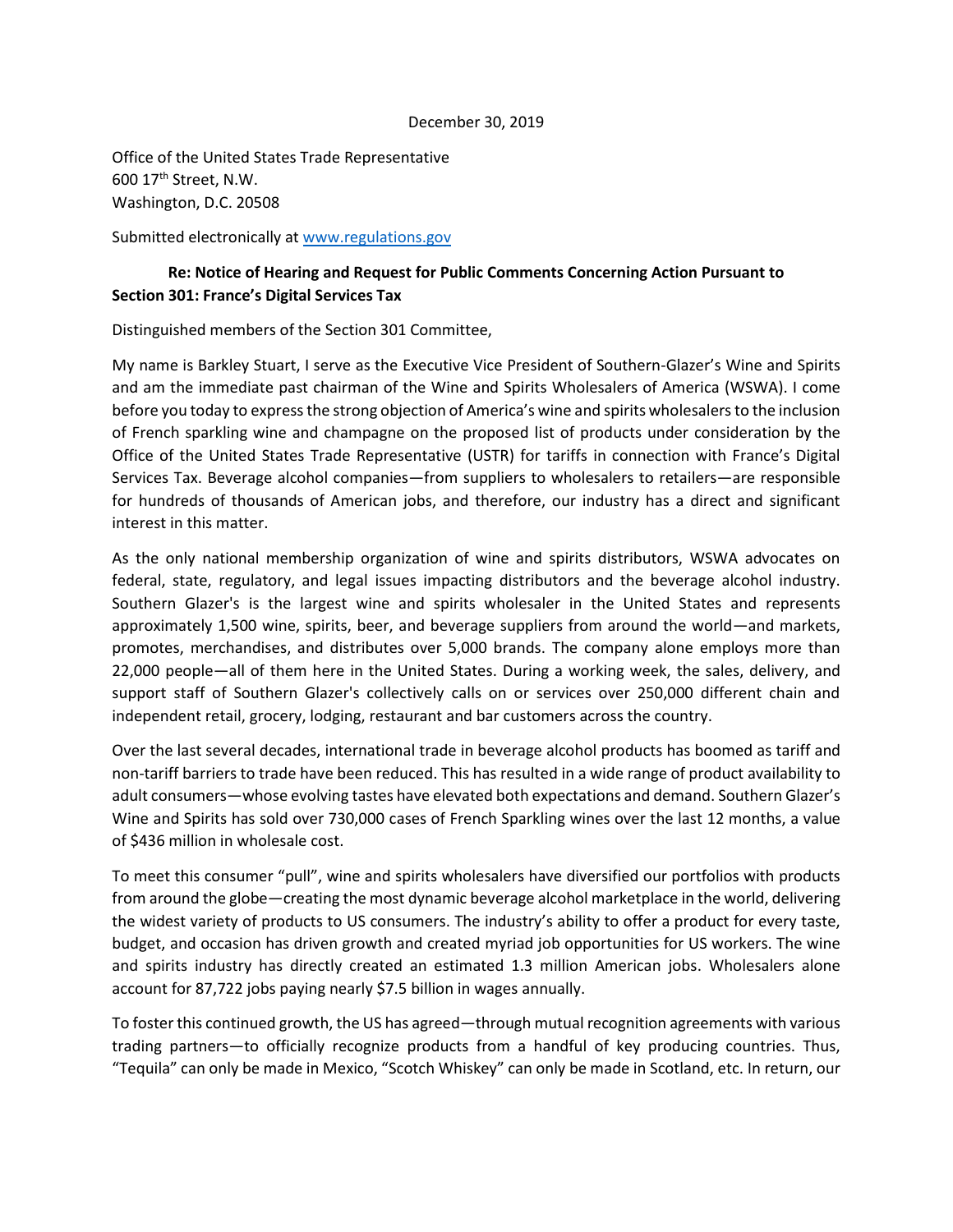trade partners have officially recognized "Bourbon" and "Tennessee Whiskey" as distinctive products of the United States.

As a result, consumers have come to understand that products, such as "Champagne", have characteristics unique to the regions in which they are produced and that these products cannot be made in the United States. Since retaliatory tariffs are, in effect, taxes, imposing tariffs on French sparkling wine and champagne will have the unintended consequence of harming American consumers through marked retail price increases and the associated reduction in consumer demand—given no authentically designated category substitutions.

In 2018, the United States imported \$743 million worth of sparkling wine from French producers. This would be equal to a product value of \$718 million after deducting freight and insurance charges.

Champagne and sparkling wine imported from France account for about 12.14 percent of total wine imports and 2.76 percent of the entire wine market in the United States. Under a 100-percent tariff, prices rise and demand will drop.

A 100 percent tariff on French sparkling wines would be equal to a price increase of approximately \$718 million. Adding back the transportation margin, the increased cost to distributors rises to over \$743 million.

Evenly distributed across the entire market, the cost of the tariff leads to an overall price increase on wine of 2.5 percent, or by about \$1.87 a gallon at the purchaser level. This would be passed through from importers to distributors and ultimately to the final consumer.

Based on a demand model developed for WSWA, this price increase will result in 1.15 million gallons of lost sales. This is a reduction of about 1.84 percent in wine sales. Lower volumes will result in lost jobs as wholesalers need fewer truck drivers, clerks and warehouse staff.

Over 300 alcohol distributor jobs could be lost because of higher prices resulting from tariffs. Including all firms in the beverage alcohol industry—those that supply the industry and those who depend on expenditures by direct and supplier firm employees—this would lead to a total of over 17,000 lost jobs and \$767 million in lost wages. On top of this, the total cost to the American economy could be over \$2.1 billion.

A 25 percent tariff on French Champagne and other sparkling wines would be equal to a price increase of \$179 million. Adding back the transportation margin, the increased cost to distributors would total \$186 million.

Evenly distributed across the entire market, the cost of the tariff leads to an overall price increase on wine of 0.62 percent, or by about \$0.47 a gallon at the purchaser level.

This price increase will result in 5.2 million gallons of lost sales, a reduction of about 0.56 percent in total wine sales. As with the 100 percent tariff example I addressed previously, this fall in sales results in lost jobs as wholesalers need fewer truck drivers, clerks and warehouse staff. By including all the suppliers to the alcohol industry, as well as industries supported by the spending of wages from the wine industry, the total economic impact of a 25 percent tariff on French Champagne and other sparkling wines is over 5,000 lost jobs and \$234 million in lost wages. The total cost in terms of lost output is over \$643 million.